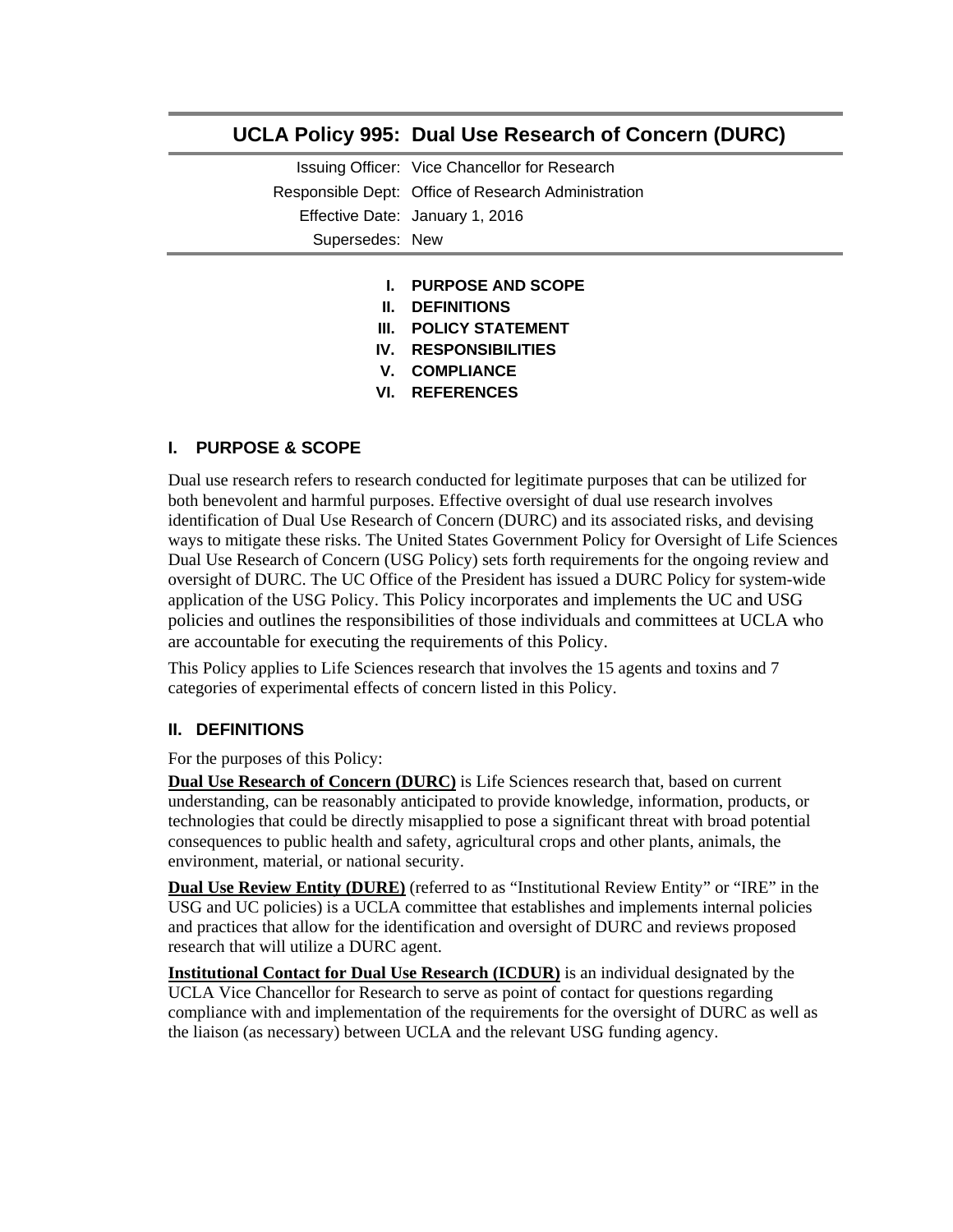**Life Sciences** are living organisms (e.g., microbes, human beings, animals, and plants) and their products, including all disciplines and methodologies of biology such as aerobiology, agricultural science, plant science, animal science, bioinformatics, genomics, proteomics, microbiology, synthetic biology, virology, molecular biology, environmental science, public health, modeling, engineering of living systems, and all applications of the biological sciences. The term is meant to encompass the diverse approaches to understanding life at the level of ecosystems, populations, organisms, organs, tissues, cells, and molecules.

**Principal Investigator (PI)** is an employee of UCLA (normally with an academic appointment), who is or becomes eligible under UCLA Policy 900, to submit a proposal for extramural support for a research, training, or public service project, who personally participates in the project to a significant degree, and who has primary responsibility for the scientific, technical, and administrative conduct, and reporting of the project, including financial matters. A Principal Investigator who is the head of a training or public service project may be known as a Project Director or Project Administrator.

## **III. POLICY STATEMENT**

Research that uses any quantity of one or more of the agents or toxins listed below and produces, aims to produce, or can be reasonably anticipated to produce one or more of the effects of concern listed below, must be evaluated for DURC potential.

### **A. Agents and Toxins**

- 1. Avian influenza virus (highly pathogenic)
- 2. Bacillus anthracis
- 3. Botulinum neurotoxin (in any quantity)
- 4. Burkholderia mallei
- 5. Burkholderia pseudomallei
- 6. Ebola virus
- 7. Foot-and-mouth disease virus
- 8. Francisella tularensis
- 9. Marburg virus
- 10. Reconstructed 1918 Influenza virus
- 11. Rinderpest virus
- 12. Toxin-producing strains of Clostridium botulinum
- 13. Variola major virus
- 14. Variola minor virus
- 15. Yersinia pestis

### **B. Categories of Experimental Effects of Concern**

- 1. Enhances the harmful consequences of the agent or toxin
- 2. Disrupts immunity or the effectiveness of an immunization against the agent or toxin without clinical and/or agricultural justification
- 3. Confers to the agent or toxin resistance to clinically and/or agriculturally useful prophylactic or therapeutic interventions against that agent or toxin or facilitates their ability to evade detection methodologies
- 4. Increases the stability, transmissibility, or the ability to disseminate the agent or toxin
- 5. Alters the host range or tropism of the agent or toxin
- 6. Enhances the susceptibility of a host population to the agent or toxin
- 7. Generates or reconstitutes an eradicated or extinct agent or toxin listed under "Agents and Toxins," above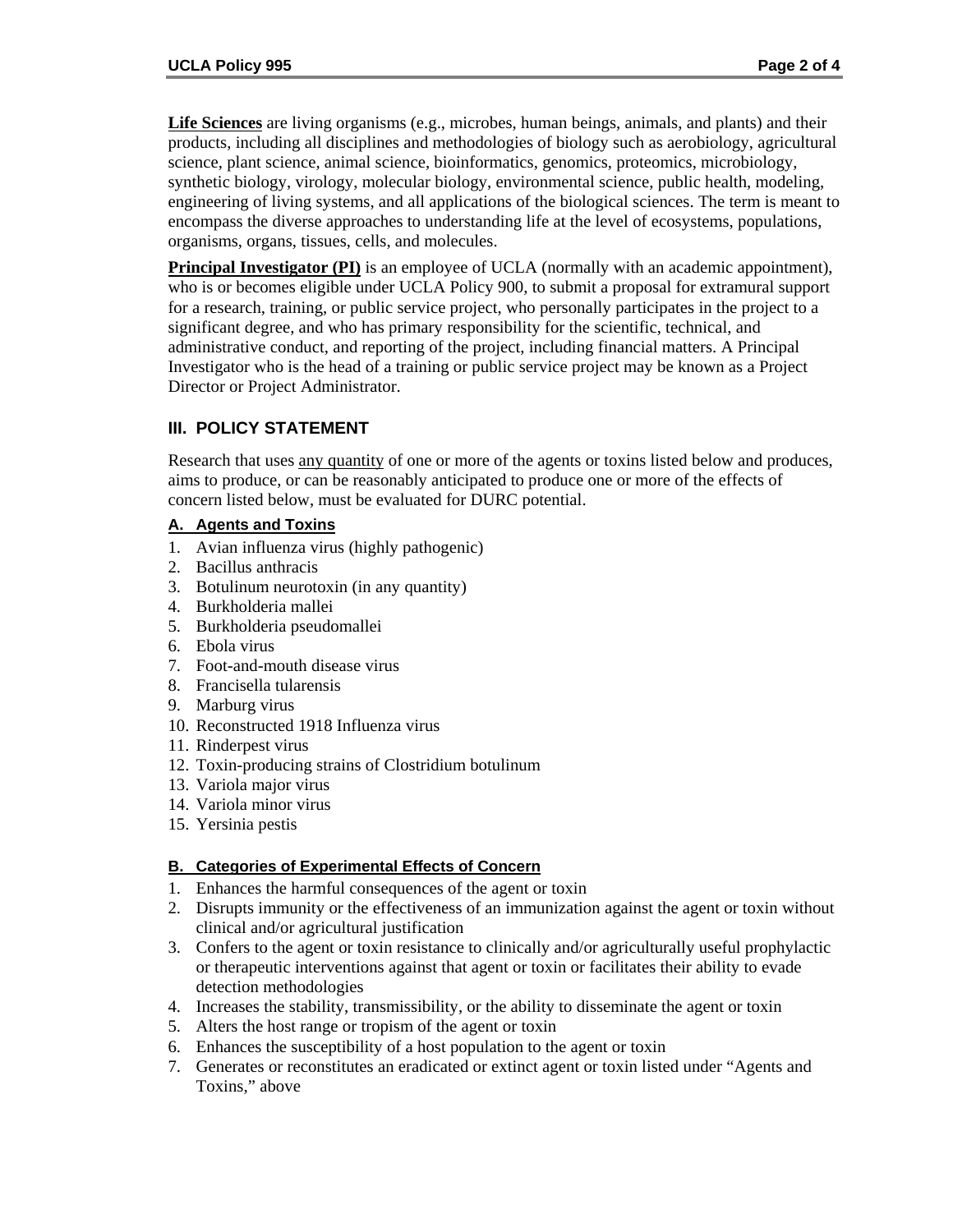UCLA has established the Dual Use Review Entity (DURE) and has appointed an Institutional Contact for Dual Use Research (ICDUR). Through the ICDUR, the DURE works with the PI to assess whether research that uses one or more of the agents or toxins also produces, aims to produce, or is reasonably anticipated to produce one or more of the seven categories of experimental effects of concern listed above.

For research anticipated to produce at least one of the seven effects, the DURE will conduct a risk assessment to determine whether the research meets the definition of DURC. Anticipated benefits of the research will be considered in conjunction with the previously identified risks in order to develop a draft risk mitigation plan to guide the conduct and communication of the DURC; this plan must be approved by the relevant USG funding agency, if applicable.

The ICDUR and DURE will adhere to the general procedures detailed in the UC DURC Policy and in compliance with the USG Policy.

### **IV. RESPONSIBILITIES**

#### Principal Investigator (PI)

In accordance with the USG Policy, prior to initiating research, a PI is required to:

- Through the ICDUR, notify the DURE when the research involves one or more of the agents or toxins listed in Section III.A;
- Work with the DURE to determine if research produces one or more of the seven listed effects in Section III.B;
- Work with the DURE to assess the dual use risks and develop risk mitigation measures;
- Conduct DURC in accordance with the provisions in the risk mitigation plan;
- Be knowledgeable of, and comply with, all institutional, UC and USG policies, and requirements for DURC oversight;
- Ensure that laboratory personnel conducting DURC have received education and training on DURC as required by the DURE and any risk mitigation plans; and
- Following the above preparatory process, PIs must communicate DURC in compliance with the approved risk mitigation plan and maintain communication with the DURE related to any concerns or compliance with the approved mitigation plan.

#### Dual Use Review Entity (DURE)

Potential DURC will generally be identified during the UCLA Institutional Biosafety Committee (IBC) review process or via PI self-report. If research is determined to have a DURC potential, the ICDUR and DURE will implement the following steps:

- Notify the PI that the proposed work meets the criteria for DURC;
- Conduct a risk assessment on the proposed research;
- Develop a risk mitigation plan for the identified DURC using USG's risk mitigation template;
- Provide education and training for individuals conducting DURC, as needed;
- Review all active risk mitigation plans at least annually and modify as needed; and
- Maintain records of the institutional DURC reviews and completed risk mitigation plans for the term of the research grant or contract plus three years after its completion, but no less than eight years.

### **V. COMPLIANCE**

As per the USG Policy, non-compliance with this Policy may result in suspension, limitation, or termination of USG funding, or loss of future USG funding opportunities for the non-compliant PI and of USG funds for other Life Sciences research at UCLA. Non-compliance may also subject UCLA to other potential penalties under applicable laws and regulations.